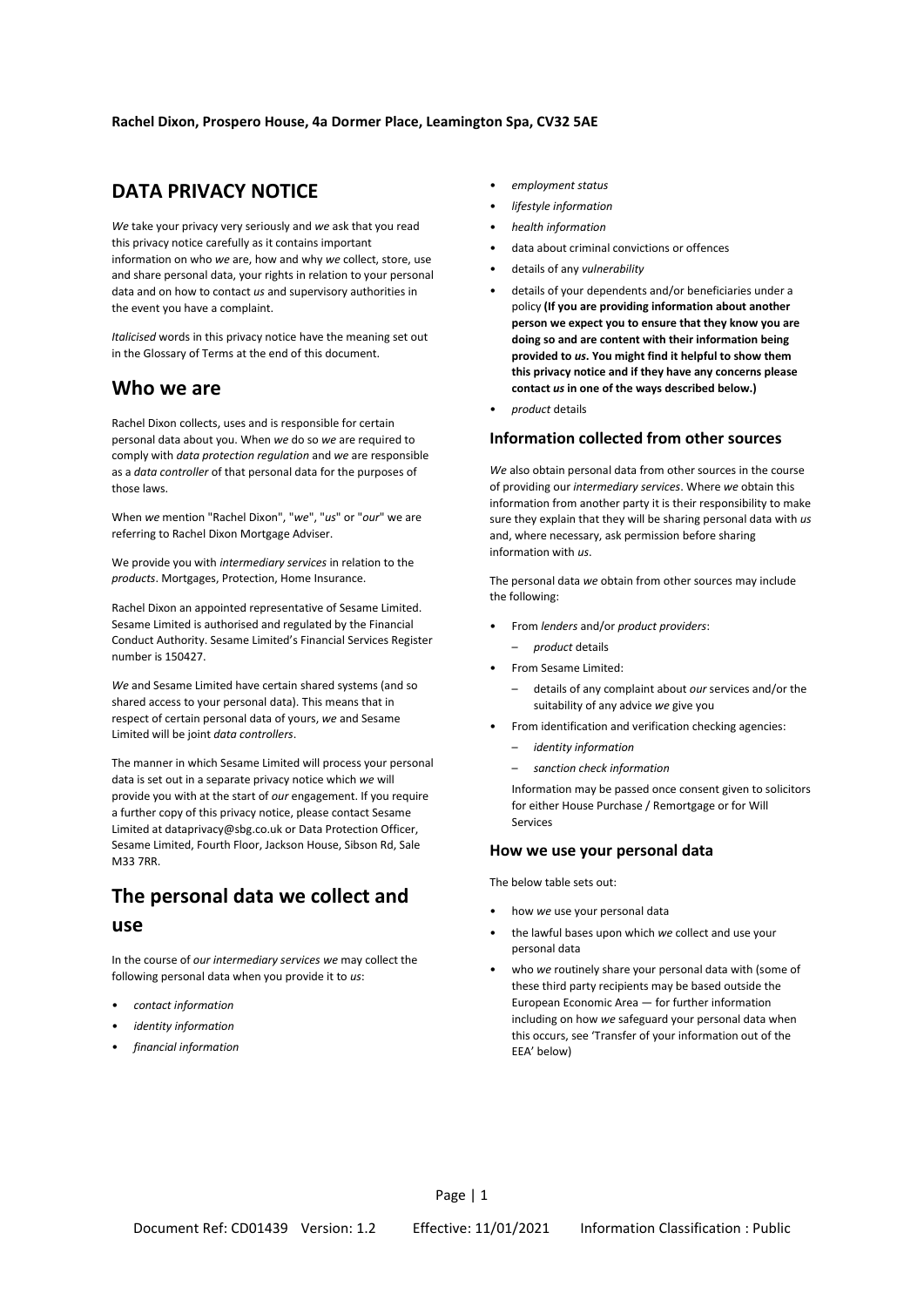| <b>Rationale/Reason for Processing</b> |                                                                                                                                                                                                                                                                               | <b>Lawful Basis for Processing</b>                                                                                                                                                                                                                                                   | Third party recipients linked to that activity                                                                                                                                                  |
|----------------------------------------|-------------------------------------------------------------------------------------------------------------------------------------------------------------------------------------------------------------------------------------------------------------------------------|--------------------------------------------------------------------------------------------------------------------------------------------------------------------------------------------------------------------------------------------------------------------------------------|-------------------------------------------------------------------------------------------------------------------------------------------------------------------------------------------------|
| $\bullet$                              | to provide you with intermediary services<br>to assist in the administration of any products                                                                                                                                                                                  | Performance of a contract                                                                                                                                                                                                                                                            | Sesame Limited                                                                                                                                                                                  |
|                                        | you have obtained through us<br>to apply for decisions in principle for mortgage<br>products and/or quotations for protection<br>and/or general insurance products on your<br>behalf<br>to apply for <i>products</i> on your behalf                                           | Performance of a contract                                                                                                                                                                                                                                                            | Lenders/product providers<br>External supplier(s) of software services through<br>which we review, source and apply for decisions<br>in principle, quotations and/or products on your<br>behalf |
|                                        | We may refer you to third party advisers to<br>provide you with financial advice                                                                                                                                                                                              | Consent                                                                                                                                                                                                                                                                              | Sesame General Insurance Services Limited<br><b>Aspect Financial Advisers</b><br>Dixon Alderton Law                                                                                             |
|                                        | to manage complaints                                                                                                                                                                                                                                                          | Compliance with a legal<br>obligation                                                                                                                                                                                                                                                | Sesame Limited<br>Our external solicitors<br>[Our professional indemnity insurers and<br>insurance adviser]                                                                                     |
|                                        | to manage legal claims                                                                                                                                                                                                                                                        | Legitimate interests [- we<br>have a legitimate interest in<br>protecting ourselves from<br>breaches of legal obligations<br>owed to us and to defend<br>ourselves from litigation.<br>This is needed to ensure that<br>our legal rights and interests<br>are managed appropriately] | Sesame Limited<br>Our external solicitors<br>Our professional Indemnity Solicitors or<br>companies or act herewith on my behalf.                                                                |
|                                        | to share with Sesame Limited as the company<br>responsible for making sure that all sales we<br>make to you and advice we give to you are<br>compliant with the rules and regulations that<br>apply to financial services in the UK and with<br>their policies and procedures | Compliance with a legal<br>obligation                                                                                                                                                                                                                                                | Sesame Limited                                                                                                                                                                                  |
|                                        | to obtain feedback from you on the service you<br>have received from us                                                                                                                                                                                                       | Legitimate interests [- we<br>have a legitimate interest in<br>operating our business. This<br>includes ensuring that the<br>service we provide is of a<br>satisfactory standard]                                                                                                    | Sesame Limited<br>External supplier(s) of software services to<br>obtain feedback from you                                                                                                      |
|                                        | to retain records of any services or advice<br>provided to you in accordance with our<br>regulatory obligations                                                                                                                                                               | Compliance with a legal<br>obligation                                                                                                                                                                                                                                                | External supplier(s) of data storage and data<br>hosting services to retain records on our behalf                                                                                               |
|                                        | to retain records of any services or advice<br>provided to you by your adviser in order to<br>defend potential legal claims or complaints                                                                                                                                     | Legitimate interests [- we<br>have a legitimate interest in<br>defending ourselves from<br>legal claims and complaints.<br>This is needed to ensure that<br>our legal rights and interests<br>are managed appropriately]                                                             | External supplier(s) of data storage and data<br>hosting services to retain records on our behalf                                                                                               |
| ٠                                      | to provide you with details of products and<br>services from us and third parties that may be<br>of interest to you in accordance with your<br>preferences. For more information see<br>'Marketing' below                                                                     | Consent                                                                                                                                                                                                                                                                              | n/a                                                                                                                                                                                             |
|                                        | to detect, prevent and investigate fraudulent                                                                                                                                                                                                                                 | Compliance with a legal                                                                                                                                                                                                                                                              | The Financial Conduct Authority                                                                                                                                                                 |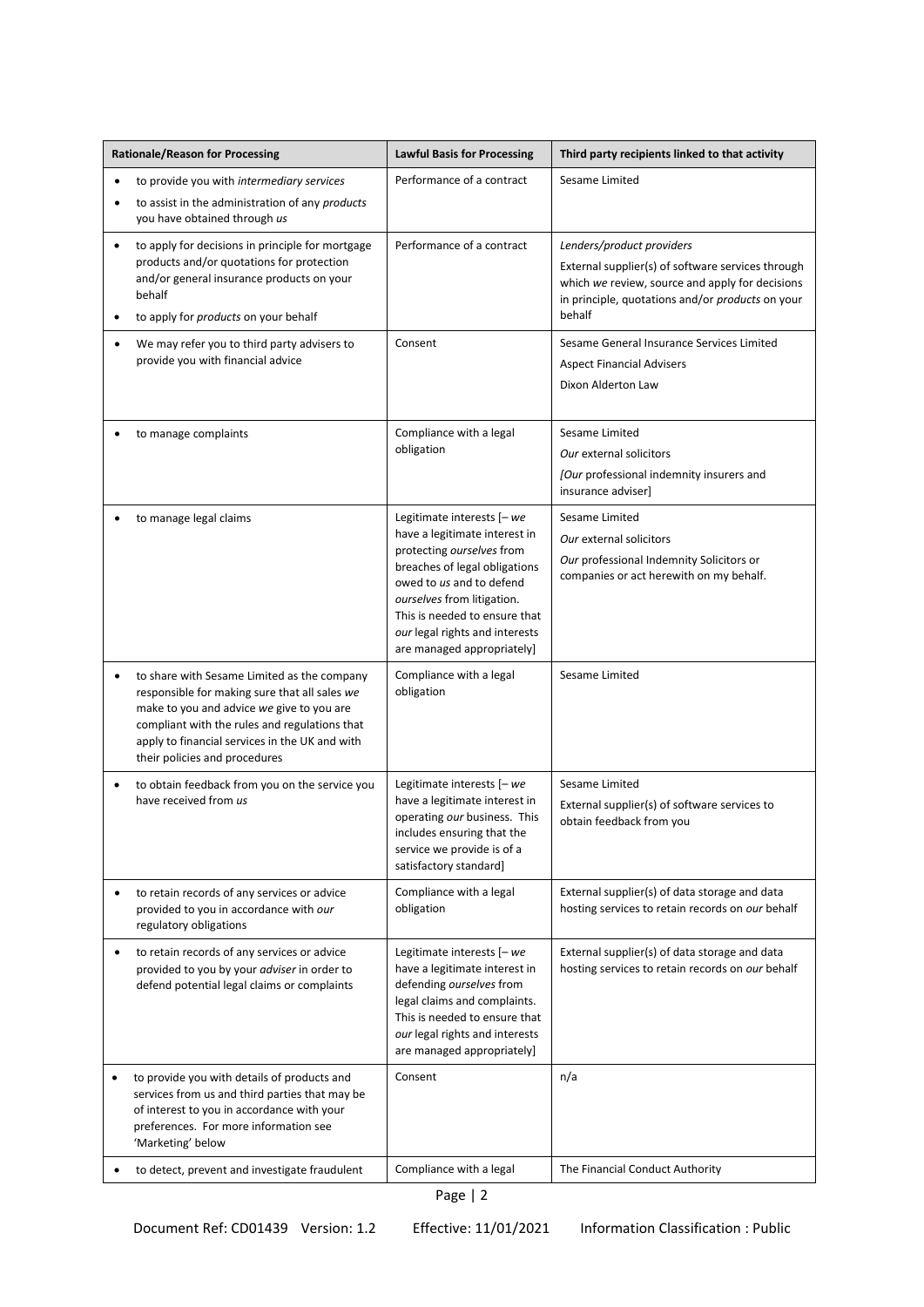|           | applications for products                                                                                                                                                                                                                                                                                                                                                                                                                                                                                                                                                                              | obligation.                                                                                                                                                                                                                                       | Lenders/product providers                                                                                                                                        |
|-----------|--------------------------------------------------------------------------------------------------------------------------------------------------------------------------------------------------------------------------------------------------------------------------------------------------------------------------------------------------------------------------------------------------------------------------------------------------------------------------------------------------------------------------------------------------------------------------------------------------------|---------------------------------------------------------------------------------------------------------------------------------------------------------------------------------------------------------------------------------------------------|------------------------------------------------------------------------------------------------------------------------------------------------------------------|
| $\bullet$ | to undertake investigations into allegations of<br>misconduct and/or criminal offences<br>to notify the relevant authorities of any<br>suspicious activity following an investigation<br>undertaken by us into allegations of misconduct<br>and/or criminal offences                                                                                                                                                                                                                                                                                                                                   | [We also consider that we<br>have a legitimate interest in<br>protecting ourselves, other<br>parties and the financial<br>services industry more<br>widely in detecting,<br>preventing and investigating<br>financial crime and/or<br>misconduct] | Sesame Limited<br>National Crime Agency (NCA)<br>Police<br><b>HMRC</b>                                                                                           |
| $\bullet$ | to undertake anti-money laundering,<br>identification and verification checks, including<br>assessment of your sanction check information<br>(any personal data obtained for the purposes of<br>meeting with The Money Laundering, Terrorist<br>Financing and Transfer of Funds (Information<br>on the Payer) Regulations 2017 will only be<br>processed for the purposes of preventing<br>money laundering or terrorist financing, unless<br>the use of the data is permitted by or under<br>another enactment other than those<br>Regulations, or we have another lawful basis<br>for processing it) | Compliance with a legal<br>obligation                                                                                                                                                                                                             | Sesame Limited<br>External supplier(s) to conduct anti-money<br>laundering, identification and verification checks<br>on our behalf<br>Lenders/product providers |
|           | to evidence satisfaction of any request made by<br>you in accordance with your rights under data<br>protection regulation                                                                                                                                                                                                                                                                                                                                                                                                                                                                              | Compliance with a legal<br>obligation                                                                                                                                                                                                             | Information Commissioner's Office                                                                                                                                |
|           |                                                                                                                                                                                                                                                                                                                                                                                                                                                                                                                                                                                                        |                                                                                                                                                                                                                                                   |                                                                                                                                                                  |

## **Special category data and criminal records data**

Certain types of personal data are considered more sensitive and so are subject to additional levels of protection under data protection legislation. These are known as 'special categories of data' and include data concerning your health, racial or ethnic origin, genetic data and sexual orientation. Data relating to criminal convictions or offences is also subject to additional levels of protection.

*We* may process:

- *health information* and *lifestyle information* when providing *intermediary services* in relation to a protection insurance product; and/or
- criminal conviction or offence information when providing *intermediary services* in relation to a general insurance product.

In addition to the lawful basis for processing this information set out in the above table, *we* will be processing it either (i) for the purpose of advising on, arranging or administering an insurance contract or (ii) for the establishment, exercise or defence of legal claims.

In the course of our activities relating to the prevention, detection and investigation of financial crime, *we* may process criminal conviction or offence information. Where *we* do so, in addition to the lawful basis for processing this information set out in the above table, *we* will be processing it for the purpose of compliance with regulatory requirements relating to unlawful acts and dishonesty.

## **Marketing**

*We* may use personal data we hold about you to help *us* identify, tailor and provide you with details of products and services from *us* that may be of interest to you. *We* will only do so where we have obtained your consent and then have a legitimate business reason to do this and will do so in accordance with any marketing preferences you have provided to *us*.

In addition, where you provided your consent, *we* may provide you with details of products and services of third parties where they may be of interest to you.

You can opt out of receiving marketing at any time. If you wish to amend your marketing preferences please contact us:

By phone: [07881 593659]

By email: [rachel@rhdixon.co.uk]

By Post: [Prospero House, 4a Dormer Place, Leamington Spa, Cv32 5AE]

## **Whether information has to be provided by you, and if so why**

*We* will tell you if providing some personal data is optional, including if *we* ask for your consent to process it. In all other cases you must provide your personal data in order for *us* to provide you with *intermediary services*.

### **How long your personal data will be kept**

We will hold your personal data for differing periods of time depending upon the reason we have for processing it. These retention periods are set out below.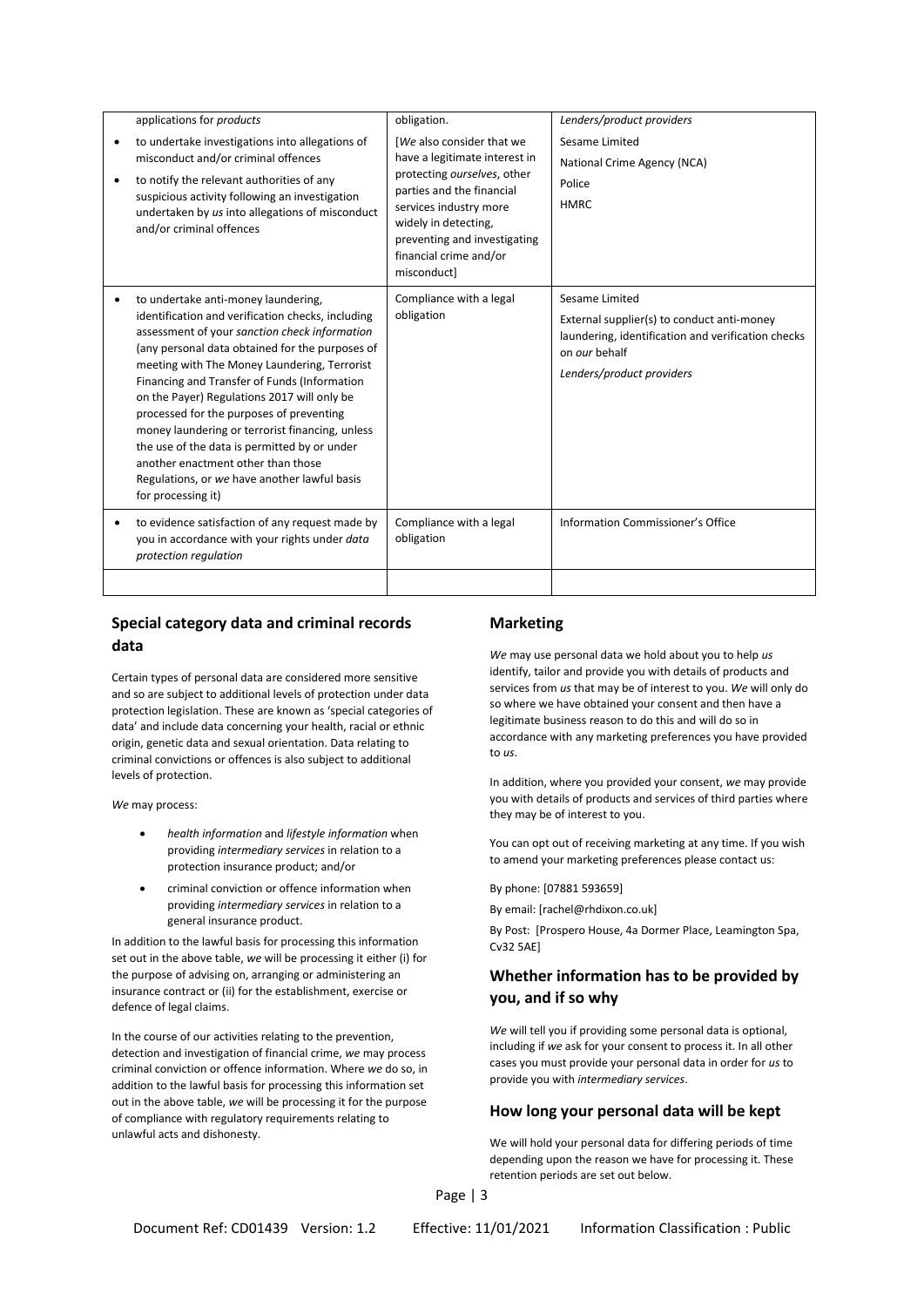| <b>Type of Record</b>                                                                                                                         | <b>Retention Period</b>                                                                                                           |  |  |
|-----------------------------------------------------------------------------------------------------------------------------------------------|-----------------------------------------------------------------------------------------------------------------------------------|--|--|
| Customer file containing a<br>record of any intermediary                                                                                      | For as long as we reasonably<br>consider that:                                                                                    |  |  |
| services provided by us                                                                                                                       | we may need to deal<br>with your queries                                                                                          |  |  |
|                                                                                                                                               | you might legally bring a<br>claim against us                                                                                     |  |  |
| Complaint file containing a<br>record of any claim you have<br>brought against us                                                             | For as long as we reasonably<br>consider that you might<br>legally bring an additional or<br>repeat claim against us              |  |  |
| <b>Marketing lists</b>                                                                                                                        | 5 Years or when the                                                                                                               |  |  |
|                                                                                                                                               | current mortgage deal<br>may expire.                                                                                              |  |  |
| Results of anti-money<br>laundering, identification and<br>verification checks, including<br>assessment of your sanction<br>check information | For as long as we are<br>required/permitted to retain<br>this personal data based<br>upon our legal and regulatory<br>obligations |  |  |
| Fraud and financial crime files                                                                                                               | For as long as we reasonably<br>consider that:                                                                                    |  |  |
|                                                                                                                                               | we are required/<br>permitted to retain this<br>personal data based<br>upon our legal and<br>regulatory obligations               |  |  |
|                                                                                                                                               | they may be required in<br>the establishment,<br>exercise or defence of<br>legal claims                                           |  |  |
| Records of satisfaction of any<br>request made by you in<br>accordance with your rights<br>under data protection<br>regulation                | 3 years from the date the<br>request was satisfied                                                                                |  |  |
|                                                                                                                                               |                                                                                                                                   |  |  |

# **Transfer of your information out of the EEA**

*We* may transfer your personal data to the following which are located outside the European Economic Area (EEA) as follows:

- Suppliers and sub-contractors which provide services to *us*. If *we* do transfer your personal data to *our* suppliers and sub-contractors outside of the EEA, *we* will make sure that it is protected in a similar way as if it was being used in the EEA. *We'll* use one of these safeguards:
	- the transfer will be to a non-EEA country with privacy laws that give the same protection as the EEA
	- o the transfer will be subject to a European Commission approved contract designed to help safeguard your privacy rights and give you remedies in the unlikely event of a misuse of your personal data
- o the transfer will be to organisations that are part of Privacy Shield (this is a framework that sets privacy standards for data sent between the US and EU countries and it makes sure those standards are similar to the standards used within the EEA)
- o the transfer will be subject to binding corporate rules (agreements governing transfers made between organisations within in a corporate group)

You have a right to ask *us* for more information about any transfer of your personal data outside of the EEA, including the safeguards in place. To learn more, please see 'Your rights' below.

# **Your rights**

You have legal rights under *data protection regulation* in relation to your personal data. These are set out under the below headings:

- To access personal data
- To correct / erase personal data
- To restrict how *we* use personal data
- To object to how *we* use personal data
- To ask *us* to transfer personal data to another organisation
- To object to automated decisions
- To find out more about how *we* use personal data

*We* may ask you for proof of identity when making a request to exercise any of these rights. *We* do this to ensure *we* only disclose information or change your details where *we* know *we* are dealing with the right individual.

*We* will not ask for a fee, unless *we* think your request is unfounded, repetitive or excessive. Where a fee is necessary, *we* will inform you before proceeding with your request.

*We* aim to respond to all valid requests within one month. It may however take us longer if the request is particularly complicated or you have made several requests. *We* will always let you know if *we* think a response will take longer than one month. To speed up *our* response, *we* may ask you to provide more detail about what you want to receive or are concerned about.

*We* may not always be able to fully address your request, for example if it would impact the duty of confidentiality *we* owe to others, or if *we* are otherwise legally entitled to deal with the request in a different way.

### *To access personal data*

You can ask *us* to confirm whether or not *we* have and are using your personal data. You can also ask to get a copy of your personal data from *us* and for information on how *we* process it.

### *To rectify / erase personal data*

You can ask that *we* rectify any information about you which is incorrect. *We* will be happy to rectify such information but would need to verify the accuracy of the information first.

You can ask that *we* erase your personal data if you think *we* no longer need to use it for the purpose *we* collected it from you.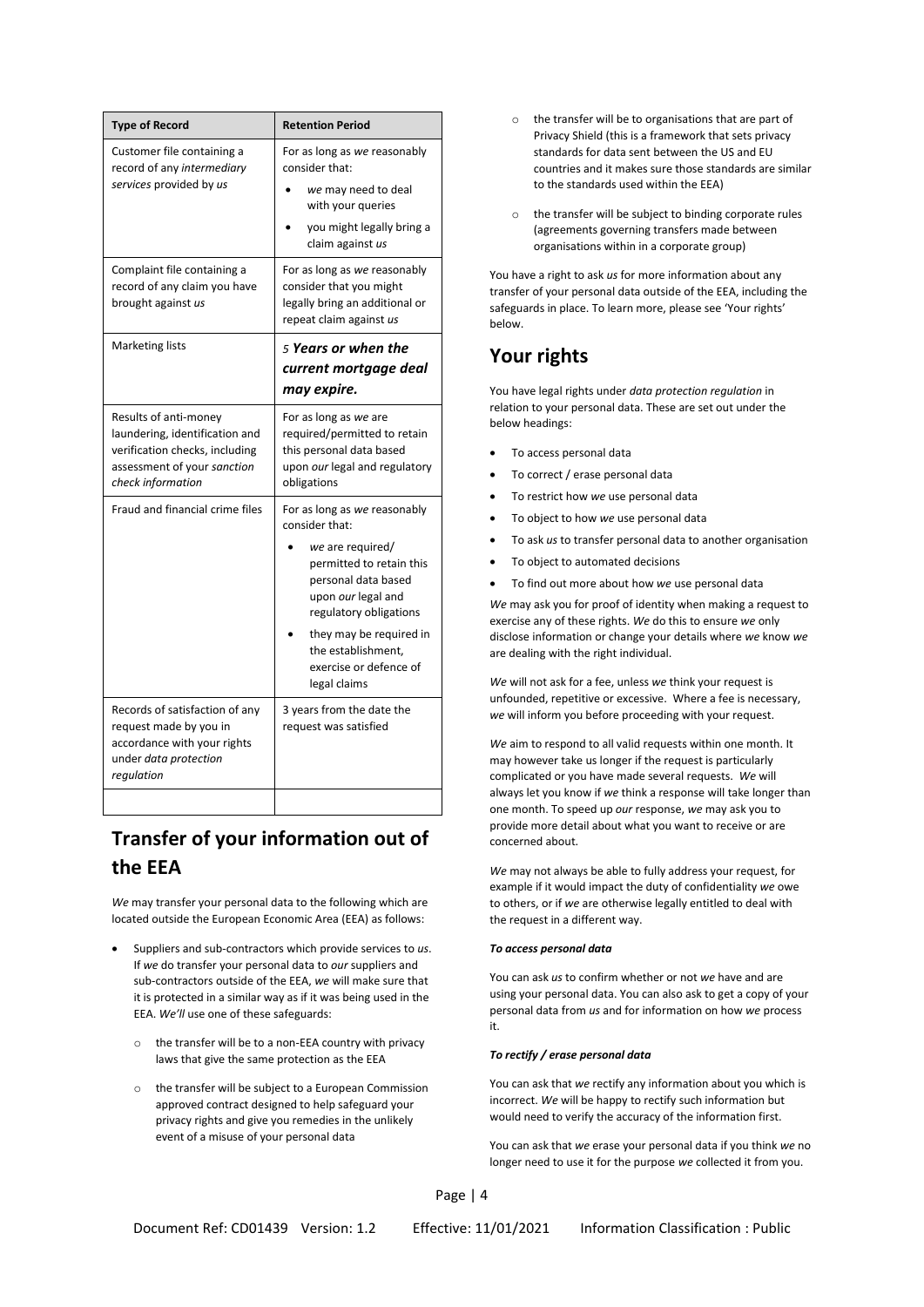You can also ask that *we* erase your personal data if you have either withdrawn your consent to *us* using your information (if *we* originally asked for your consent to use your information), or exercised your right to object to further legitimate use of your information, or where *we* have used it unlawfully or where *we* are subject to a legal obligation to erase your personal data.

*We* may not always be able to comply with your request, for example where *we* need to keep using your personal data in order to comply with *our* legal obligation or where *we* need to use your personal data to establish, exercise or defend legal claims.

### *To restrict our use of personal data*

You can ask that *we* restrict *our* use of your personal data in certain circumstances, for example

- where you think the information is inaccurate and *we* need to verify it;
- where *our* use of your personal data is not lawful but you do not want *us* to erase it;
- where the information is no longer required for the purposes for which it was collected but *we* need it to establish, exercise or defend legal claims; or
- where you have objected to *our* use of your personal data but *we* still need to verify if *we* have overriding grounds to use it.

*We* can continue to use your personal data following a request for restriction where *we* have your consent to use it; or *we* need to use it to establish, exercise or defend legal claims, or *we* need to use it to protect the rights of another individual or a company.

#### *To object to use of personal data*

You can object to any use of your personal data which *we* have justified on the basis of our legitimate interest, if you believe your fundamental rights and freedoms to data protection outweigh *our* legitimate interest in using the information. If you raise an objection, *we* may continue to use the personal data if *we* can demonstrate that *we* have compelling legitimate interests to use the information.

### *To request a transfer of personal data*

You can ask *us* to provide your personal data to you in a structured, commonly used, machine-readable format, or you can ask to have it transferred directly to another *data controller* (e.g. another company).

You may only exercise this right where *we* use your personal data in order to perform a contract with you, or where *we* asked for your consent to use your personal data. This right does not apply to any personal data which *we* hold or process outside automated means.

#### *To contest decisions based on automatic decision making*

If *we* made a decision about you based solely by automated means (i.e. with no human intervention), and the decision made by *us* produces a legal effect concerning you, or significantly affects you, you may have the right to contest that decision, express your point of view and ask for a human review. These rights do not apply where *we* are authorised by law to make such decisions and have adopted suitable

safeguards in *our* decision making processes to protect your rights and freedoms.

#### *You can contact us for more information*

If you are not satisfied with the level of information provided in this privacy notice, you can ask *us* about what personal data *we* have about you, what *we* use your information for, who *we* disclose your information to, whether *we* transfer it abroad, how *we* protect it, how long *we* keep it for, what rights you have, how you can make a complaint, where *we* got your data from and whether *we* have carried out any automated decision making using your personal data.

If you would like to exercise any of the above rights, please:

- email or write to [our Data Privacy Manager] at [rachel@rhdixon.co.uk] or [Prospero House, 4a Dormer Place Leamington Spa, CV32 5AE];
- let us have enough information to identify you, e.g. name, address, date of birth;
- let us have proof of your identity and address (a copy of your driving licence or passport and a recent utility or credit card bill); and
- let us know the information to which your request relates.

# **Keeping your personal data secure**

*We* have appropriate security measures in place to prevent personal data from being accidentally lost, or used or accessed in an unauthorised way. *We* limit access to your personal data to those who have a genuine business need to know it. Those processing your information will do so only in an authorised manner and are subject to a duty of confidentiality.

*We* also have procedures in place to deal with any suspected data security breach. *We* will notify you and any applicable regulator of a suspected data security breach where *we* are legally required to do so.

## **Our supervisory authority**

If you are not happy with the way *we* are handling your information, you have a right to lodge a complaint with the Information Commissioners Office (www.ico.org.uk).

We ask that you please attempt to resolve any issues with us before the ICO.

## **How to contact us**

Please contact **[**our Data Privacy Manager**]** if you have any questions about this privacy notice or the information *we* hold about you.

If you wish to contact **[**our Data Privacy Manager**]**, please send an email to rachel@rhdixon.co.uk or write to Prospero House, 4a Dormer Place, Leamington Spa .